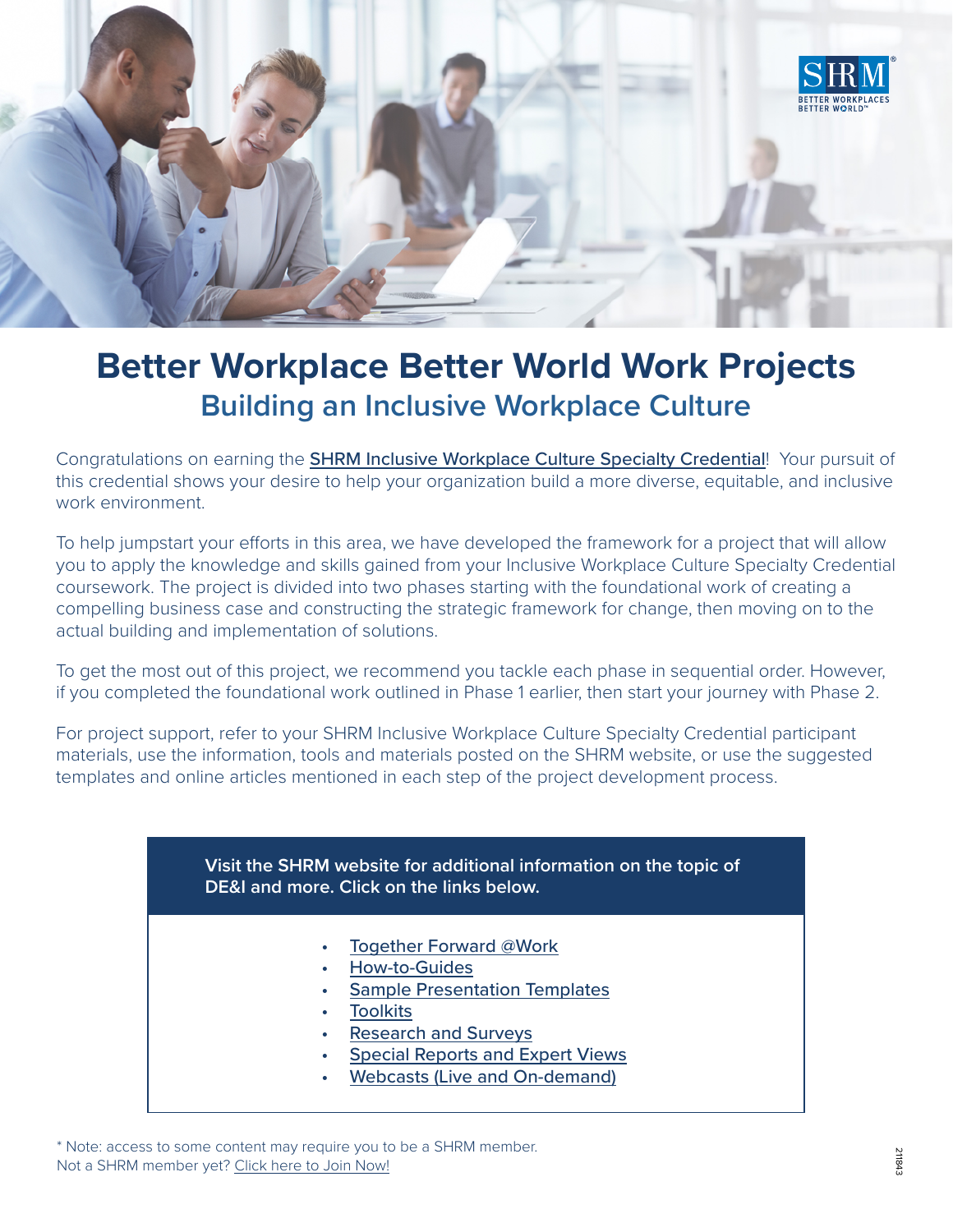As a SHRM certification credential holder, you may earn the following distribution of PDCs for your project work:

- 10 PDCs for the completion of Phase 1.
- 20 PDCs for the completion of Phase 2.
- 30 PDCs for the completion of both Phases.

#### **Prerequisites and General Requirements**

- If you are a SHRM certification credential holder you **must** have an active Inclusive Workplace Culture Specialty Credential to earn PDCs. In addition, project work must be performed within the three years period of your recertification cycle.
- You must be the primary contributor to the project.
- Work project outputs and outcomes must not be fabricated or staged.
- Responses to the questions presented in the Project Summary Worksheet must be submitted in English and uploaded into the portal at the time the PDCs are requested.

## **Phase 1 - 10 PDCs**

Create the business case and the strategic framework for your organization's inclusive workplace culture.

### **INSTRUCTIONS:**

- 1. Identify 4 6 individuals in your organization who you feel could take on the role of change champion (try to select at least one individual at the executive level if possible). Working with the group, facilitate an exercise to complete a SWOT or SOAR analysis. Click on the links to access the SWOT or SOAR template. Read the following articles for insight and guidance on the topic:
	- EPM (Expert Program Management), SWOT Analysis How To. Retrieved from <https://expertprogrammanagement.com/2010/07/swot-analysis-how-to/>
	- EPM (Expert Program Management), SOAR Analysis. Retrieved from <https://expertprogrammanagement.com/2019/11/soar-analysis/>
- 1. Using the information derived from the SWOT or SOAR analysis exercise, craft a diversity and inclusion statement for your organization. Read the following articles for insight and guidance on this topic:
	- Heaslip, E. (Aug. 17, 2020). Writing a Diversity and Inclusion Statement: How to Get It Right. U.S. Chamber of Commerce. Retrieved from [https://www.uschamber.com/co/start/strategy/writing-diversity-and](https://www.uschamber.com/co/start/strategy/writing-diversity-and-inclusion-statement)[inclusion-statement](https://www.uschamber.com/co/start/strategy/writing-diversity-and-inclusion-statement)
	- ONGIG. (July 26, 2018). 25 Examples of Awesome Diversity Statements. Magnet- attract candidates to you. Retrieved from [https://blog.ongig.com/diversity-and-inclusion/10-examples-of-the-best-diversity](https://blog.ongig.com/diversity-and-inclusion/10-examples-of-the-best-diversity-statements/#samples)[statements/#samples](https://blog.ongig.com/diversity-and-inclusion/10-examples-of-the-best-diversity-statements/#samples)



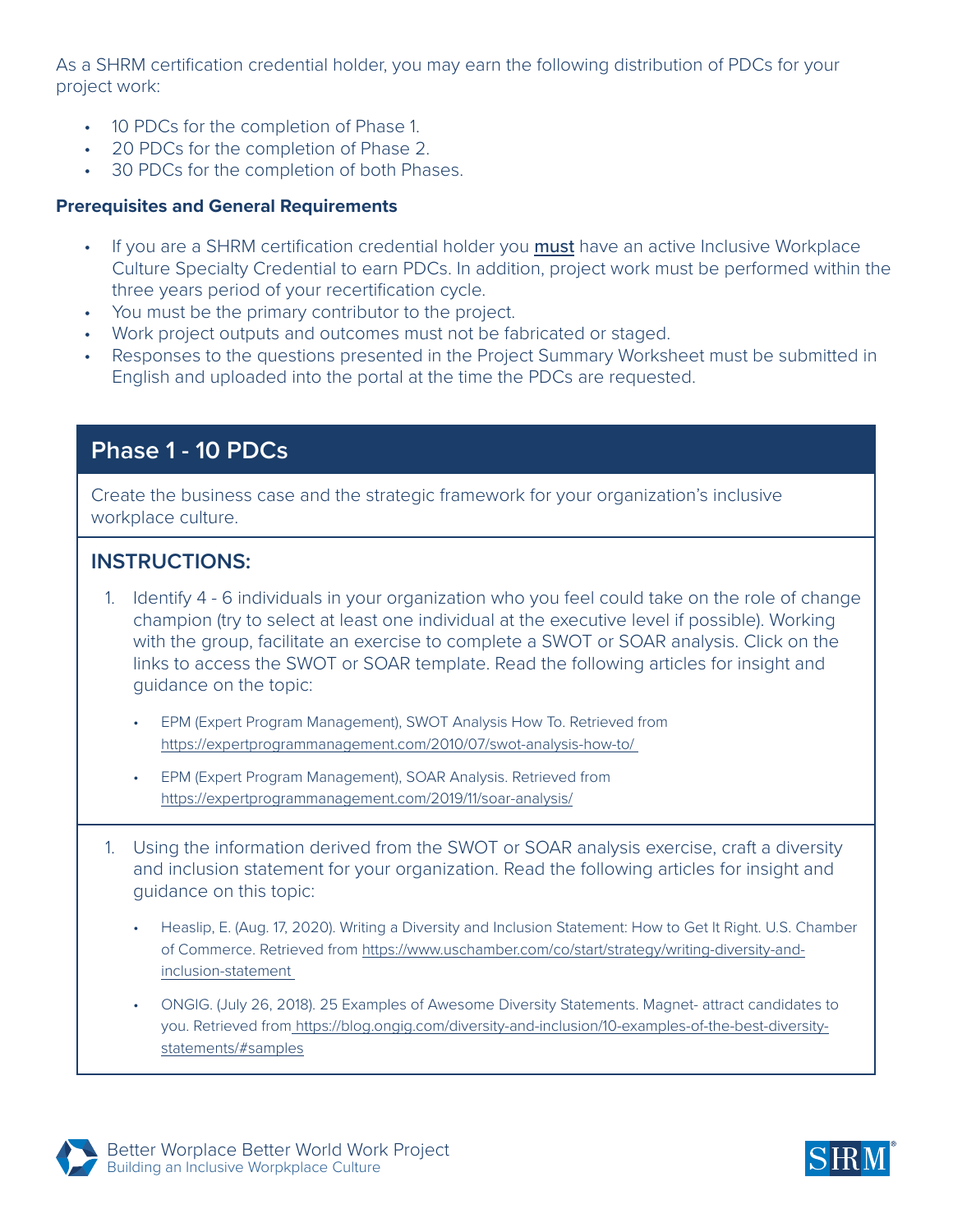## **Phase 1 - 10 PDCs**

- 1. Continue to work with this group to map out an inclusive culture strategy for your organization. Read the following articles for insight and guidance:
	- First Round Review. Eight Ways to Make Your DEI Efforts Less Talk and More Walk. Retrieved from <https://review.firstround.com/eight-ways-to-make-your-dandi-efforts-less-talk-and-more-walk>
	- Trinidad, C. (April 4, 2017). Part 3: Setting Diversity and Inclusion Goals. Lever. Retrieved from [https://](https://www.lever.co/blog/a-step-by-step-guide-to-cultivating-diversity-and-inclusion-part-2-setting-diversity-goals-that-resonate/) [www.lever.co/blog/a-step-by-step-guide-to-cultivating-diversity-and-inclusion-part-2-setting-diversity](https://www.lever.co/blog/a-step-by-step-guide-to-cultivating-diversity-and-inclusion-part-2-setting-diversity-goals-that-resonate/)[goals-that-resonate/](https://www.lever.co/blog/a-step-by-step-guide-to-cultivating-diversity-and-inclusion-part-2-setting-diversity-goals-that-resonate/)
	- ONGIG. (July 25, 2020). 25 Examples of Awesome Diversity Goals. Magnet- attract candidates to you. Retrieved from<https://blog.ongig.com/diversity-and-inclusion/diversity-goals/>
	- Making Work Absolutely Human. Sample Diversity and inclusion Strategy. Retrieved from [https://www.](https://www.apta.com/wp-content/uploads/mwah.-SAMPLE-Diversity-and-Inclusion-Strategy.pdf) [apta.com/wp-content/uploads/mwah.-SAMPLE-Diversity-and-Inclusion-Strategy.pdf](https://www.apta.com/wp-content/uploads/mwah.-SAMPLE-Diversity-and-Inclusion-Strategy.pdf)
- 1. Develop an inclusive culture business case. Read the following articles for insight and guidance:
	- Palios, S. (Feb. 27, 2019). How to Build the Business Case For D&I At Your Company. Crescendo. Retrieved from [https://crescendowork.com/guide-start-diversity-inclusion-strategy/business-case](https://crescendowork.com/guide-start-diversity-inclusion-strategy/business-case-diversity-inclusion-company)[diversity-inclusion-company](https://crescendowork.com/guide-start-diversity-inclusion-strategy/business-case-diversity-inclusion-company)
	- Wang, C. (July 11, 2020). The Business Case for "Diversity and Inclusion" is Flawed. It's Time to Try a New Framing. Kennedy School Review. Retrieved from [https://ksr.hkspublications.org/2020/07/11/the](https://ksr.hkspublications.org/2020/07/11/the-business-case-for-diversity-and-inclusion-is-flawed-its-time-to-try-a-new-framing-2/)[business-case-for-diversity-and-inclusion-is-flawed-its-time-to-try-a-new-framing-2/](https://ksr.hkspublications.org/2020/07/11/the-business-case-for-diversity-and-inclusion-is-flawed-its-time-to-try-a-new-framing-2/)
- 1. Present your business case and proposed strategy to executive-level decision-makers or influencers. Read the following articles for insight and guidance:
	- O'Hara, C. (July 21, 2014). The Right Way to Present Your Business Case. Harvard Business Review. Retrieved from<https://hbr.org/2014/07/the-right-way-to-present-your-business-case>
	- Kofman, L., & Madison, A. 7 Ways to Get Executive Buy-in for Diversity and Inclusion Work. Culture Amp. Retrieved from: [https://www.cultureamp.com/blog/7-ways-to-get-exec-buy-in-for-diversity-and-inclusion](https://www.cultureamp.com/blog/7-ways-to-get-exec-buy-in-for-diversity-and-inclusion-work)[work](https://www.cultureamp.com/blog/7-ways-to-get-exec-buy-in-for-diversity-and-inclusion-work)
- 1. Put together a plan to help manage and sustain the cultural change your organization will be going through. Read the following articles for insight and guidance:
	- Kotter, J. The Eight Step Process For Leading Change. Retrieved from [https://www.kotterinc.com/8-steps](https://www.kotterinc.com/8-steps-process-for-leading-change/)[process-for-leading-change/](https://www.kotterinc.com/8-steps-process-for-leading-change/)
	- Pu, L. & Schramm, L. (July 12, 2018). Changing the Change Rules at Google. Retrieved from [https://](https://rework.withgoogle.com/blog/changing-the-change-rules-at-google/) [rework.withgoogle.com/blog/changing-the-change-rules-at-google/](https://rework.withgoogle.com/blog/changing-the-change-rules-at-google/)
- 1. Respond to questions 1 5 of the **Project Summary Document**.